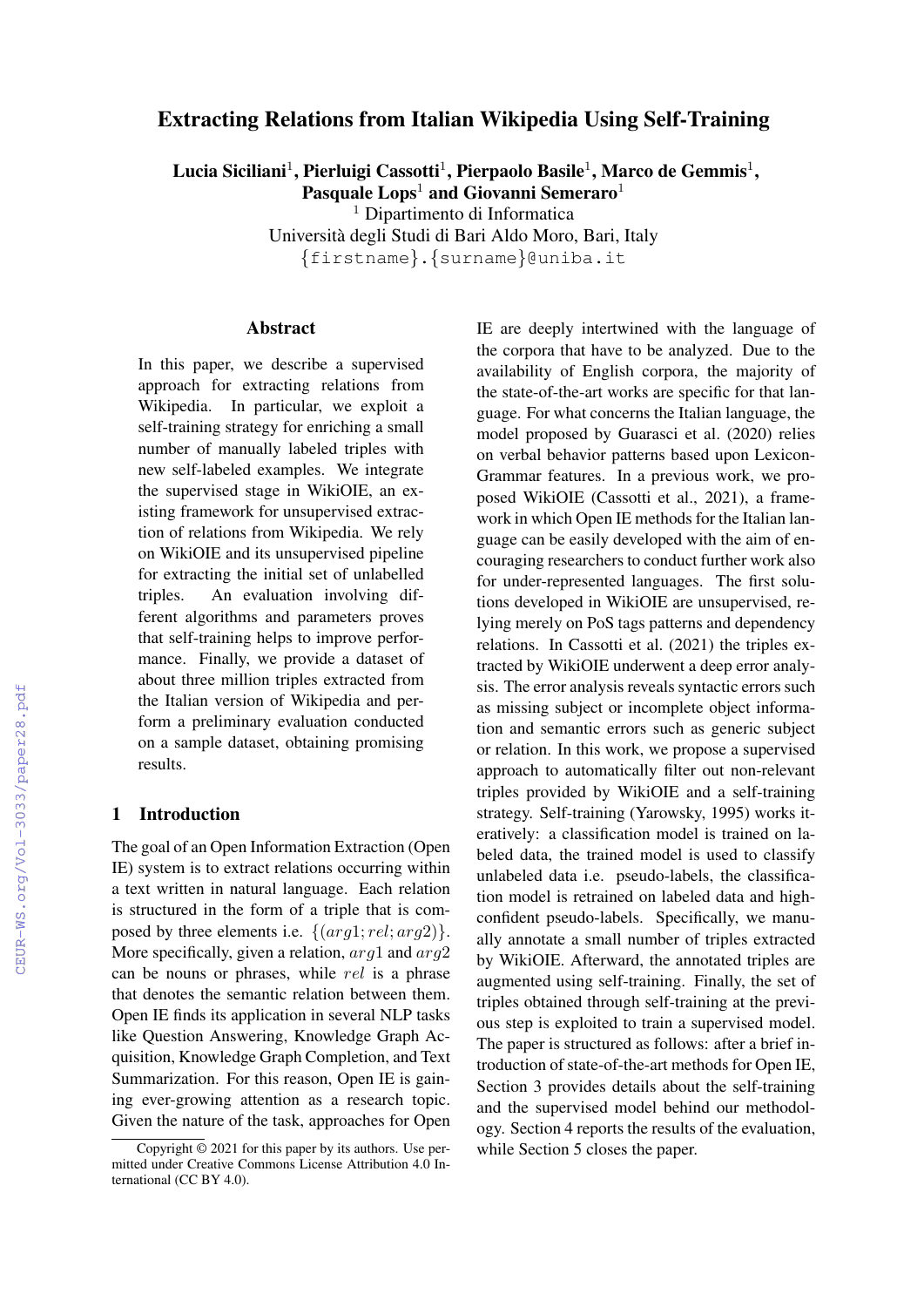### 2 Related Work

At first, the IE task was performed by extracting from the text relations that were defined a-priori. However, the increasing amount of corpora available nowadays makes this process unfeasible, thus creating the urge to propose novel solutions to tackle this problem.

The Open IE task was defined in 2008 by Etzioni et al. (2008). The three most important elements characterizing this task are the following: it is domain independent, meaning that the text relations must be extracted from, can be related to any topic, the extraction must be unsupervised, approaches to solve this task must take into account the amount of data available and must be scalable.

Along with the definition of a new task, the authors proposed a model called TextRunner. It applies an approach that is composed of three main modules. The first one is a *learner* that exploits a parser to label the training data as trustworthy or not and then uses the extracted information to train a Naive Bayes classifier. Next, the *extractor* uses POS-tag features to obtain a set of candidate tuples from the corpus, and only those labeled as trustworthy are kept. Finally, a module denominated *assessor* assigns a probability score to the tuples extracted at the previous step based on the number of occurrences in the corpus.

The learning-based approach used in TextRunner has also been applied by several other systems like WOE (Wu and Weld, 2010), OLLIE (Mausam et al., 2012), and ReNoun (Yahya et al., 2014). In particular, WOE exploits Wikipediabased bootstrapping: the system extracts the sentences matching the attribute-value pairs available within the info-boxes of Wikipedia articles. This data is then used to build two versions of the system: the first one based on PoS-tags, regular expressions, and other shallow features of the sentence, the latter based on features of dependencyparse trees, thus obtaining better results than the other one but with a lack of performance in terms of speed.

In recent works, OIE has been treated as a sequence labeling task. In this setting, models are trained to extract triple elements, i.e., subject, predicate, and object using a modified BIO tag schema (Ratinov and Roth, 2009) that involves particular prefixes to represent the triple elements, i.e., A0, P, and A1. Hohenecker et al. (2020) provide an evaluation of different training strategies and different neural network architectures such as bidirectional Long short-term Memory (BiL-STM), Convolutional Neural Networks (CNNs), and Transformers improving the state-of-the-art on the OIE16 benchmark (Stanovsky and Dagan, 2016) which focuses on the English language.

## 3 Methodology

In this section, we describe our supervised approach based on self-training integrated into the information extraction system called WikiOIE<sup>1</sup>. Before discussing details about the supervised approach, it is necessary to recap how WikiOIE works. The input of the pipeline is represented by the textual format of the Wikipedia dump obtained through the WikiExtractor tool<sup>2</sup> (Attardi, 2015). The text is extracted from the Wikipedia dump and processed using the UDPipe tool (Straka and Straková, 2017). For this task, we use version 1 of UDPipe with version 2.5 of the *ISDT-Italian* model. We opt for UDPipe, since it is trained using Universal Dependencies data for over 100 languages. In this way, our system can be potentially used on different Wikipedia dumps of several languages. WikiOIE directly calls the REST API provided by UDPipe so that it is easy to change the endpoint and the model/language. Another advantage of using Universal Dependencies is the common tag-set that is defined for all the languages. PoS-tags<sup>3</sup> and syntactic dependencies<sup>4</sup> are annotated with shared sets of labels. Again, this feature also allows the system to be independent from the language. The Wikipedia dump is read lineby-line. Each line contains a fragment (passage) of text that is processed using UDPipe. The output of this process is a set of sentences, and each sentence is annotated with syntactic dependencies. The sentence is transformed into a dependency graph that is the input of the Wiki Extractor module. This module extracts facts from the sentence in the form of triples *(subject, predicate, object)* and assigns a score.

As aforementioned, each sentence occurring in the text is annotated by UDPipe that provides an-

<sup>&</sup>lt;sup>1</sup>The code is available on GitHub: https://github .com/pippokill/WikiOIE.

<sup>2</sup>https://github.com/attardi/wikiextra ctor/wiki/File-Format

<sup>3</sup>https://universaldependencies.org/u/ pos/

<sup>4</sup>https://universaldependencies.org/u/ dep/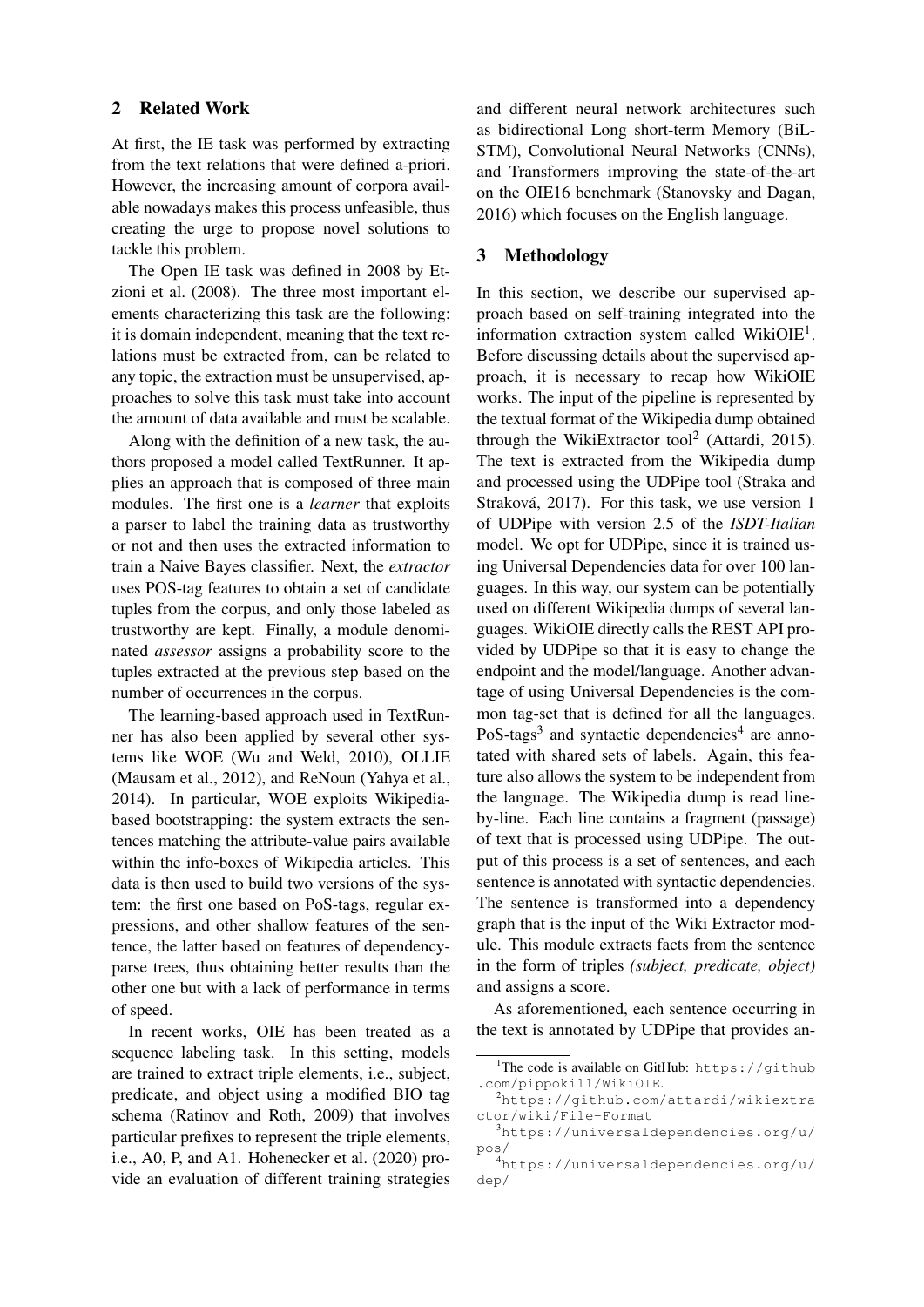



Figure 1: An example of UDPipe processing.

notations following the CoNLL-U format<sup>5</sup>. As shown in Figure 1, each token into the sentence is denoted by an index (first column) corresponding to the token position into the sentence (starting from 1). In the other columns are stored the features extracted by UDPipe, such as the token, the lemma, the universal PoS-tag, the head of the current word, and the universal dependency relation to the HEAD. If the head of the current word is equal to 0, it means that that token represents the head of the whole sentence, then the universal dependency relation will be equal to *root*. Figure 1 also reports the dependency graph of the sentence that is used by the Wiki Extractor module for extracting triples. We use an unsupervised pipeline based on both PoS-tag and dependencies to extract the first set of triples.

The first step of the extraction process consists of identifying sequences of PoS-tags that match verbs as reported in Table 1. In Table 1, the first column reports the PoS-tag patterns, while the sec-

| <b>PoS-tag Pattern</b>  | <b>Example</b>               |
|-------------------------|------------------------------|
| <b>AUX VERB ADP</b>     | $\ldots$ è nato nel $\ldots$ |
| <b>AUX VERB</b>         | $\ldots$ è nato $\ldots$     |
| $AUX = (essere, to be)$ | $ \; \hat{e} \; $            |
| <b>VERB ADP</b>         | $\ldots$ nacque nel $\ldots$ |
| VERR                    | $\ldots$ acquisì $\ldots$    |

Table 1: Patterns of valid predicates.

ond one reports an example of pattern usage. The sentence showed in Figure 1 matches the last pattern (VERB, *fondo`*).

When the information extraction algorithm finds a valid predicate pattern, it checks for a candidate subject and object for the predicate. A valid subject/object candidate must match the following constraints:

- 1. the candidate must be composed by a sequence of tokens belonging to the following PoS-tags: noun, adjective, number, determiner, adposition, proper noun;
- 2. the sequence of tokens composing the candi-

<sup>5</sup>https://universaldependencies.org/fo rmat.html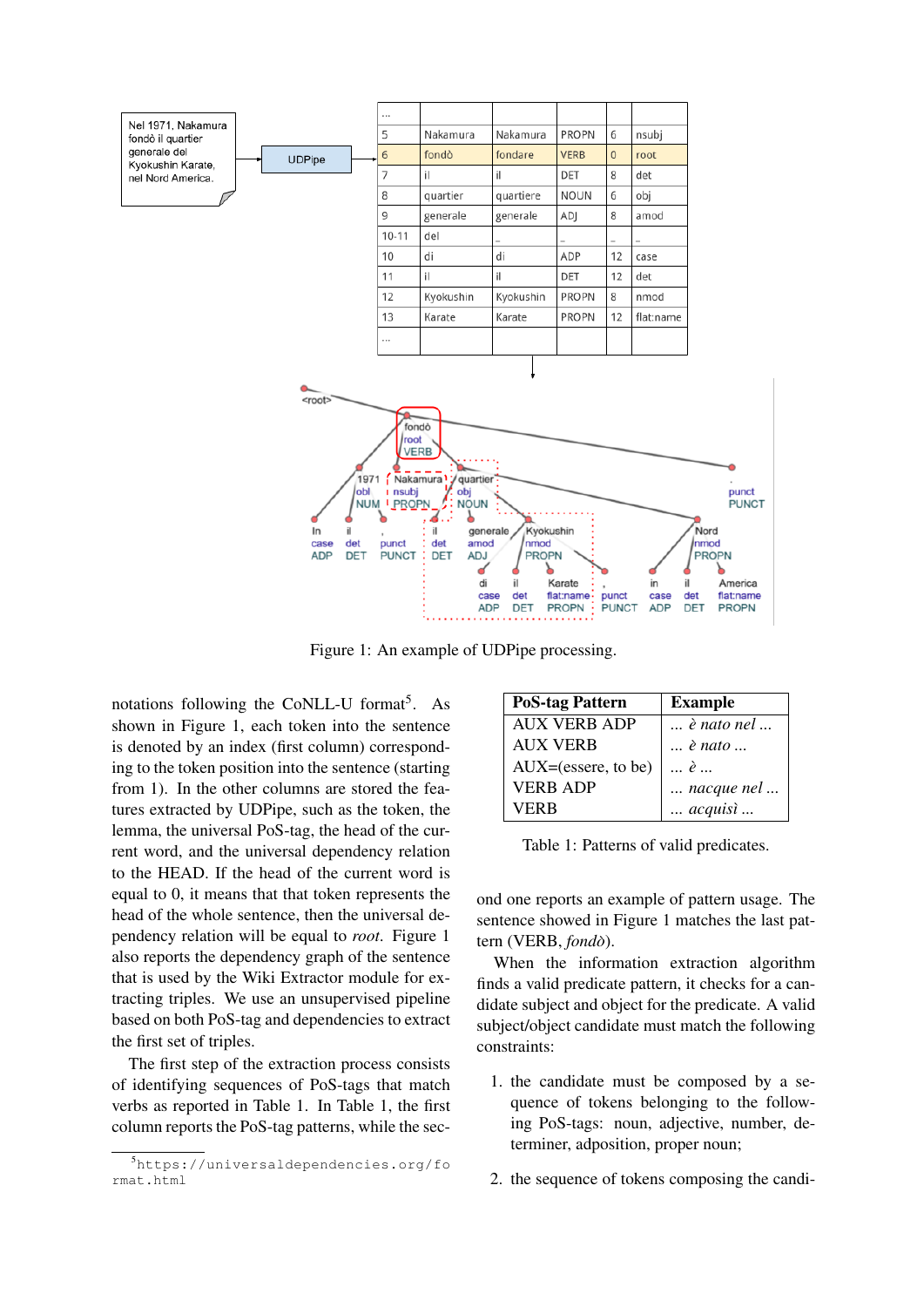date can contain only one determiner and/or one adposition.

The candidate subject must precede the verb, while the candidate object must follow the predicate pattern. For the sentence in Figure 1 the candidate subject is "*Nakamura*", while the candidate object is "*il quartier generale di il Kyokushin Karate*" 6 .

After identifying the candidate subject and object, the triple is accepted only if both the subject and the object have a syntactic relation with the verb. In particular, one of the tokens belonging to the subject/object must have a dependent relation with a token of the verb pattern.

More details about the unsupervised extraction of triples are reported in Cassotti et al. (2021).

# 3.1 Self-Training

Using the unsupervised approach, we obtain 3,562,803. We randomly select a subset of 200 triples for which the predicate occurs at least 20 times. Then, each triple is annotated by two experts as relevant (valid) or not-relevant. Details on this dataset and the results of the annotation process are reported in (Cassotti et al., 2021). For the self-training, we select only triples in which the two experts agree. Finally, we have a set of 137 triples that we call L.

From the whole set of 3.5M triples, we randomly select the 1% of unlabeled triples in which the predicate occurs at least 20 times. This subset is denoted as  $U$ . The set  $L$  is split in two subsets:  $L_t$  for training and  $L_v$  for validation. In particular,  $L_t$  is used as the initial dataset for the self-training procedure, while  $L<sub>v</sub>$  is used for setting the initial parameters' values of the learning algorithm.

As a preliminary step, we search for the best parameters using  $L_t$  for training and  $L_v$  for validating the performance. We use the macro-averaged F1 score since our dataset is highly unbalanced: the 82% of the triples are labelled as relevant.

The self-training process works as follow:

- 1. from the set  $U$ , we randomly select  $p$  triples;
- 2. we train a supervised model using labeled triples in  $L_t$ ;
- 3. the p triples are labeled using the trained model, and a confidence score is assigned to each classified triple;
- 4. the triples with a confidence score higher or equal to a threshold t are added to  $L_t$  by maintaining classes balance in  $L_t$ . If the classifier does not provide a confidence score, all instances labeled as valid are included in  $L_t$ ;
- 5. if U contains at least p triples go to step 1 otherwise ends. The self-training loop can also be terminated if a specific number of iterations is reached.

The resulting set of labeled triples  $L_t$  is used to train the final model, which is employed to classify all the triples extracted using the unsupervised approach.

More details about both the parameters' values and the training algorithm are reported in Section 4.

#### 3.2 Supervised Approach

For both the self-training and the classification of triples, we exploit algorithms provided by LibLinear<sup>7</sup> . In particular, we use both logistic regression and support vector classification: the former can provide a confidence score, while the latter cannot.

The set of features is selected by taking into account the supervised approaches already developed for English. In particular, we use:

- the PoS-tags occurring into the subject, object, and predicate;
- the sequence of PoS-tags that compose the predicate. This feature is also computed for both the subject and the object;
- the n-gram that composes the predicate;
- the set of dependencies that link the subject to the predicate;
- the set of dependencies that link the object to the predicate.

The C value of the learning algorithm is determined by performing a grid search using  $L_t$  for training and  $L<sub>v</sub>$  for validating. Due to the small size of the original set  $L$ , we perform a 50/50 split. More details are reported in Section 4.

<sup>&</sup>lt;sup>6</sup>It is important to note that UDPipe splits the articulated preposition "del" in "di:ADP" and "il:DET".

<sup>7</sup> https://www.csie.ntu.edu.tw/ cjlin/liblinear/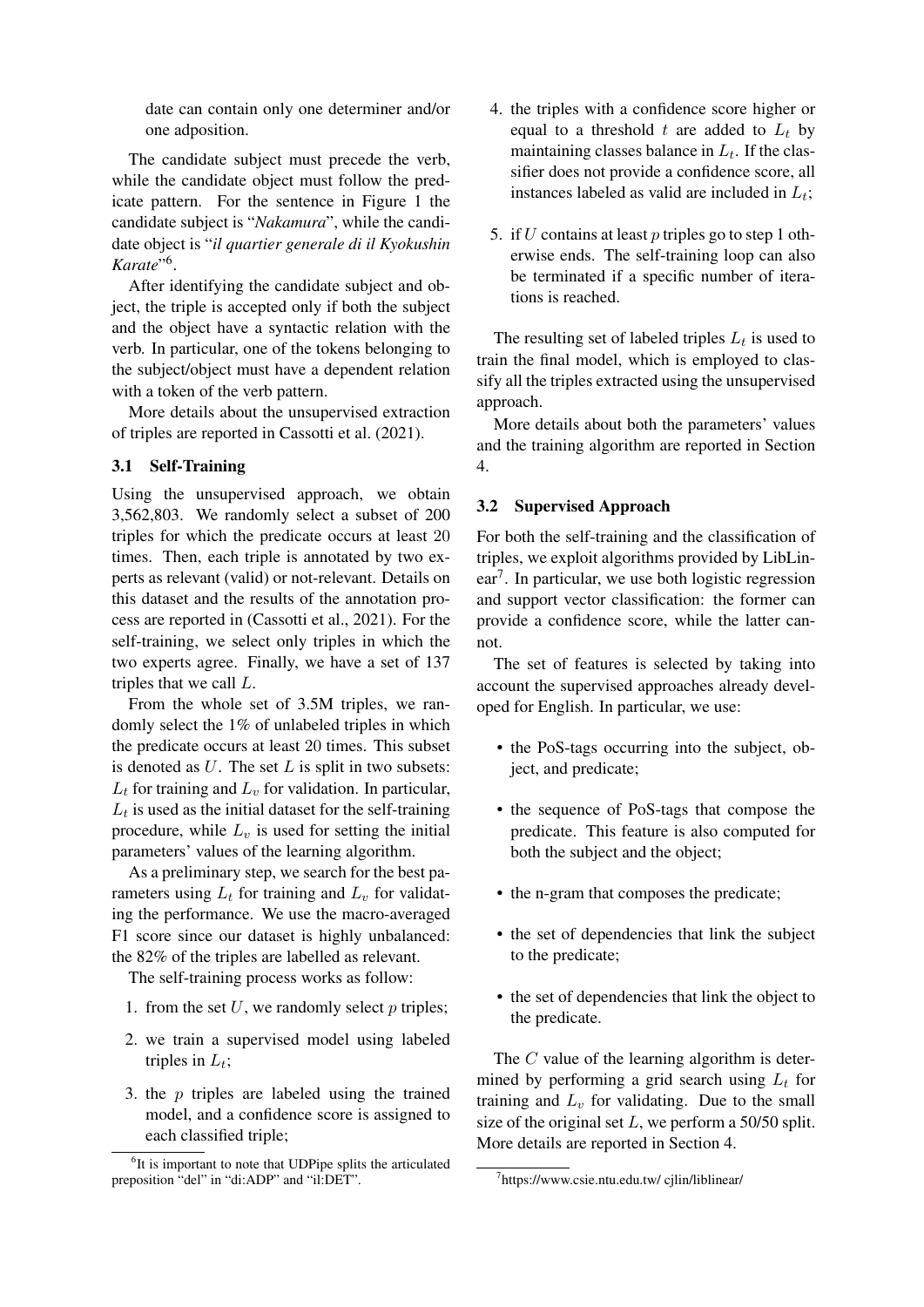| $S_{svc}$ |  | $\begin{vmatrix} 8 & .60 & .75 & .66 \end{vmatrix}$ 94 .89 .92 .73 |  |  |
|-----------|--|--------------------------------------------------------------------|--|--|

Table 2: Results of the grid search.

| Method   Size   $P_0$ $R_0$ $F1_0$   $P_1$ $R_1$ $F1_1$   $F1$   $\Delta\%$ |                                                   |  |  |  |                                                           |
|-----------------------------------------------------------------------------|---------------------------------------------------|--|--|--|-----------------------------------------------------------|
| $S_{log}$                                                                   | 15,771   .88 .58 .70   .92 .98 .95   .74   19.35% |  |  |  |                                                           |
| $S_{svc}$                                                                   |                                                   |  |  |  | $\mid$ 19,545   .60 .50 .55   .90 .93 .91   .60   -17.81% |

Table 3: Results of the self-training approach.

### 4 Evaluation

The goal of the evaluation is twofold: 1) measure the performance and the contribution of the selftraining; 2) evaluate the quality of the extracted triples. For the first goal, we evaluate how the new instances added to the initial set of training affect the performance. For the second goal, we manually annotated a small subset of extracted triples in order to evaluate their quality.

#### 4.1 Evaluate Self-Training

The first step is to determine the best parameters for the learning algorithm. We use two algorithms: L2-regularized logistic regression  $(S_{log})$  and L2regularized L2-loss support vector classification  $(S<sub>src</sub>)$ . For both algorithms, we perform a grid search for selecting the best value for the parameter C. Results of the grid search is reported in Table 2. In the table, we report the best C value for each approach. We denote with 0 the class of not-relevant triples, while 1 denotes relevant ones. F1 refers to macro-average F1. Results show that classifiers have poor performance in recognizing the class 0 since the dateset is both small and unbalanced.

We perform two self-training steps (one for each learning algorithm) using  $p = 1,000$  and 20 as the number of maximum iterations. For the logistic regression, we set 0.85 as threshold. After the self-training step, we obtain a new training set which contains new instances. Table 3 reports for each learning approach the size of the new training set and the performance computed on the validation set. Moreover, the last column reports the increment of F1 with respect to the performance obtained before the self-training.

Experiments using self-training show that  $S_{log}$ is able to improve (+19%) its performance, while self-training has a negative impact on  $S_{\text{syc}}$  performance (-18%). Probably, this is due to the fact that it is not possible to set a threshold for selecting good classified instances during the selftraining when the  $S_{svc}$  is involved. After observing the overall performances in both Tables 2 and 3, we select as training set for extracting triples the one obtained by  $S_{log}$  during the self-training.  $S<sub>log</sub>$  is also able to both overcome the performance of  $S_{svc}$  obtained without self-training and achieve also an improvement in  $F1_0$ .

After the extraction and classification process, we obtain 2,974,374 triples $8$  as reported in Table 4. The original set of triples extracted from the unsupervised approach was 3,562,803, this means that the 16.52% of unsupervised triples was classified as not-valid. Table 4 reports also information about the number of distinct subjects, objects, and predicates for both the unsupervised and supervised datasets. The supervised dataset is released in the same JSON format described in Cassotti et al. (2021).

#### 4.2 Evaluate Triples

For the evaluation, we follow the same methodology proposed in Cassotti et al. (2021). In particular, we sample a subset of 200 triples from the final set of classified triples. The triples selected are the ones for which the predicate occurs at least 20 times. Then, each triple is annotated by two experts as relevant (valid) or not-relevant. We used Cohen's Kappa coefficient (K) to measure the pairwise agreement between the two experts. K is a more robust measure than simple percent agreement calculation since it takes into account the agreement occurring by chance. Higher values of K correspond to higher inter-rater reliability. Open

<sup>&</sup>lt;sup>8</sup>The triples are available on Zenodo: https://zeno do.org/record/5655028. The triples obtained by the unsupervised approach are available here: https://doi. org/10.5281/zenodo.5498034.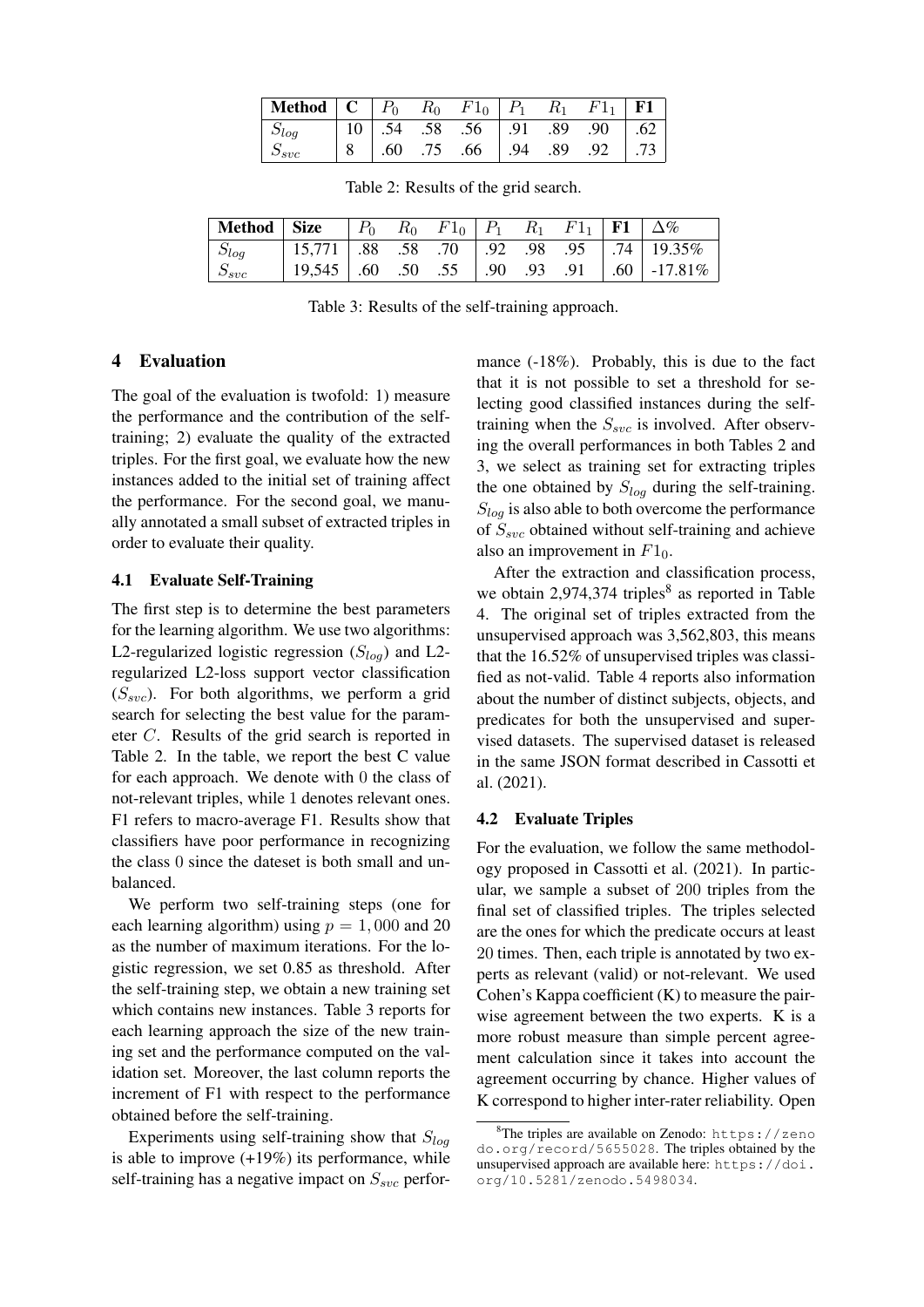| <b>Dataset</b>         | #triples                | #dist. subj | #dist pred | #dist obj |
|------------------------|-------------------------|-------------|------------|-----------|
| unsupervised           | 3,562,803               | 1.298.481   | 269.551    | 2,030,742 |
| supervised $(S_{log})$ | $2,974,374$   1,189,648 |             | 241,053    | 1,720,348 |

| Dataset                      |     |      | #valid (exp 1) #ratio (exp 1)   #valid (exp 2) #ratio (exp 2)   Kappa C. |      |      |
|------------------------------|-----|------|--------------------------------------------------------------------------|------|------|
| unsupervised                 | 115 | 0.64 | 161                                                                      | 0.81 | 0.24 |
| supervised $(S_{log})$   158 |     | 0.79 | 163                                                                      | 0.82 | 0.63 |

Table 4: Dataset statistics.

Table 5: Results of the annotation process.

IE task lacks a formal definition of triple relevance thus for the annotation process, we adopt the concept of triple relevance reported in (Stanovsky and Dagan, 2016) that is based on assertiveness, minimalism, and completeness. This ensures that: the triples extracted still enclose the semantics of the original sentence (assertiveness), each element of the triple is as compact as possible without any unnecessary In our evaluation, we decide to give less weight to minimalism and focus more on the extraction completeness. After the annotation, we compute the ratio of relevant triples (column #ratio in Table 5) for each dataset and expert. Specifically, the ratio is computed dividing the number of triples annotated as relevant by the number of sampled triples.

Results of the evaluation are reported in Table 5, where also the previous results on the set of unsupervised triples is reported. It is important to highlight that the two datasets are not directly comparable since they are composed of different triples. In particular, a small subset of the unsupervised dataset is used to train the supervised one as explained in Section 3. Cohen's kappa coefficient for each dataset is provided in the last column of Table 5.

We obtain a good result in terms of number of valid triples. In particular, the supervised model provides a set of triples that improve the agreement between annotators. The supervised approach removes noisy and ambiguous triples since the initial subset  $L_t$  used for self-training contains only triples for which the annotators agree.

In this task, it is not always possible to compute standard metrics such as recall since it is not easy to determine the total number of valid triples due to the task's "open" nature. As future work, we plan to extend the number of manually annotated triples for performing a more rigorous evaluation and comparison of different information extraction methods for Italian.

# 5 Conclusions and Future Work

We propose a self-training strategy for implementing a supervised open information extraction system for the Italian version of Wikipedia. Our approach exploits a small set of manually labeled triples for expanding the training set. We integrate this system into WikiOIE, which is a framework for open information extraction on Wikipedia dumps. WikiOIE exploits UDPipe as a tool for processing and annotating the text and can be extended by adding several information extraction approaches.

We perform an extensive evaluation for measuring the impact of self-training on the overall classification performance. Results prove that selftraining is able to improve the classification performance and help to identify not-relevant triples.

Finally, we sampled a subset of extracted triples, evaluated by two experts. The number of relevant triples increases when the self-training strategy is used by also improving the agreement between annotators.

As future work, we plan to extend the evaluation to a larger scale study, exploit several learning algorithms, and explore the application of the approach to other languages.

# Acknowledgments

This research was partially funded by the INTERREG-MEDITERRANEAN Social and Creative project, priority axis 1: Promoting Mediterranean innovation capacities to develop smart and sustainable growth, Programme specific objective 1.1 To increase transnational activity of innovative clusters and networks of key sectors of the MED area (2019-2022).